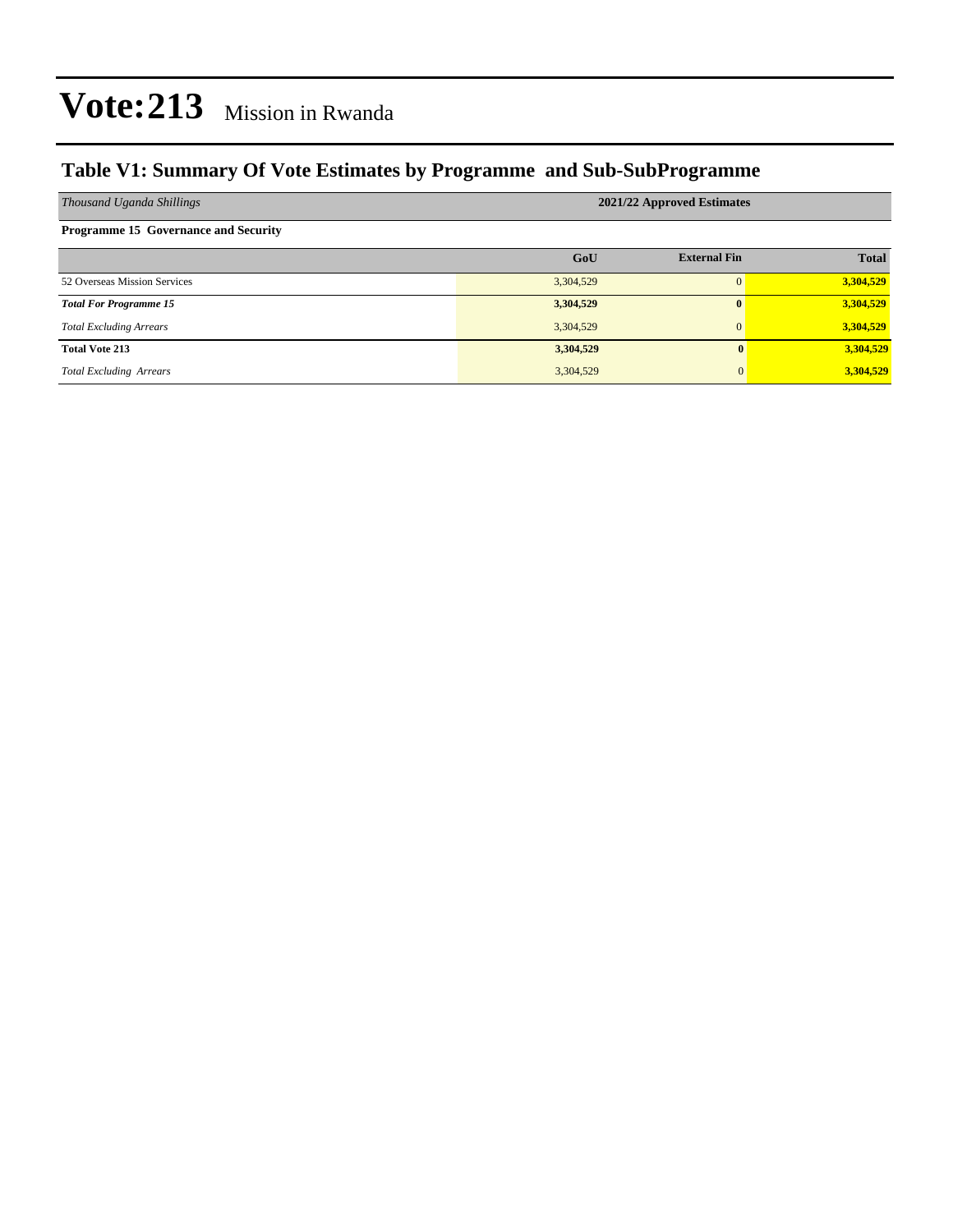### **Table V2: Summary Of Vote Estimates by Sub-SubProgramme,Department and Project**

| Thousand Uganda Shillings                                               |             | 2020/21 Approved Budget<br>2021/22 Approved Estimates |                |              |             |                     |              |
|-------------------------------------------------------------------------|-------------|-------------------------------------------------------|----------------|--------------|-------------|---------------------|--------------|
| <b>Sub-SubProgramme 52 Overseas Mission Services</b>                    |             |                                                       |                |              |             |                     |              |
| <b>Recurrent Budget Estimates</b>                                       | <b>Wage</b> | <b>Non-Wage</b>                                       | <b>AIA</b>     | <b>Total</b> | <b>Wage</b> | <b>Non-Wage</b>     | <b>Total</b> |
| 01 Headquarters Kigali                                                  | 528,562     | 2,775,967                                             | $\mathbf{0}$   | 3,304,529    | 528,562     | 2,775,967           | 3,304,529    |
| <b>Total Recurrent Budget Estimates for Sub-</b><br><b>SubProgramme</b> | 528.562     | 2,775,967                                             | $\bf{0}$       | 3,304,529    | 528,562     | 2,775,967           | 3,304,529    |
|                                                                         | GoU         | <b>External Fin</b>                                   | <b>AIA</b>     | <b>Total</b> | GoU         | <b>External Fin</b> | <b>Total</b> |
| <b>Total For Sub-SubProgramme 52</b>                                    | 3,304,529   | $\bf{0}$                                              | $\bf{0}$       | 3,304,529    | 3,304,529   | $\bf{0}$            | 3,304,529    |
| <b>Total Excluding Arrears</b>                                          | 3,304,529   | $\mathbf{0}$                                          | $\overline{0}$ | 3,304,529    | 3,304,529   | $\overline{0}$      | 3,304,529    |
| <b>Total Vote 213</b>                                                   | 3,304,529   | $\bf{0}$                                              | $\bf{0}$       | 3,304,529    | 3,304,529   | $\mathbf{0}$        | 3,304,529    |
| <b>Total Excluding Arrears</b>                                          | 3,304,529   | $\overline{0}$                                        | $\overline{0}$ | 3,304,529    | 3,304,529   | $\mathbf{0}$        | 3,304,529    |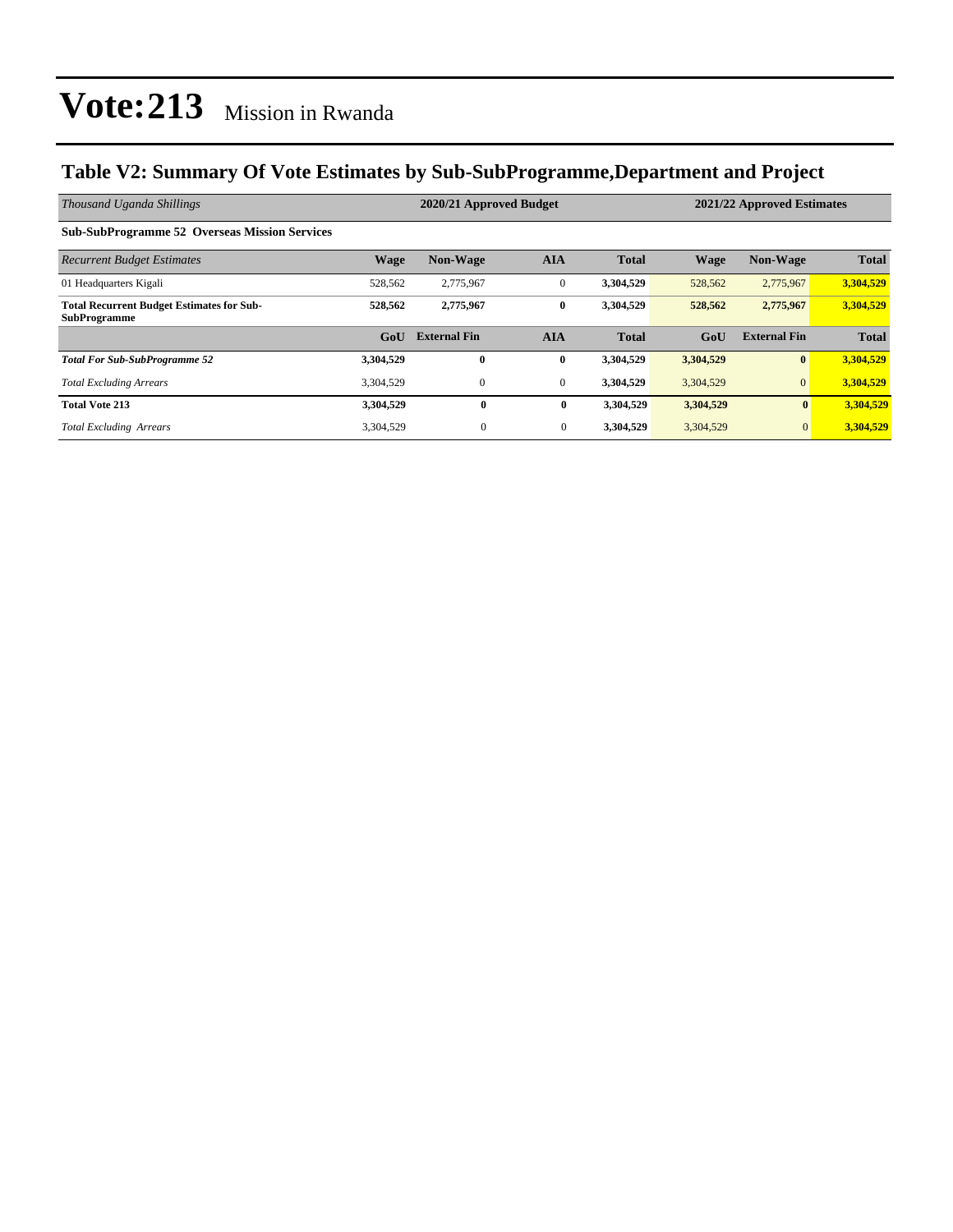## **Table V3: Summary Vote Estimates by Item**

| Thousand Uganda Shillings                                   | 2020/21 Approved Budget |                     |              |              | 2021/22 Approved Estimates |                     |              |  |
|-------------------------------------------------------------|-------------------------|---------------------|--------------|--------------|----------------------------|---------------------|--------------|--|
|                                                             | GoU                     | <b>External Fin</b> | AIA          | <b>Total</b> | GoU                        | <b>External Fin</b> | <b>Total</b> |  |
| <b>Employees, Goods and Services (Outputs Provided)</b>     | 3,304,529               | $\bf{0}$            | $\bf{0}$     | 3,304,529    | 3,304,529                  | $\bf{0}$            | 3,304,529    |  |
| 211103 Allowances (Inc. Casuals, Temporary)                 | 1,156,831               | $\bf{0}$            | $\bf{0}$     | 1,156,831    | 1,151,831                  | $\bf{0}$            | 1,151,831    |  |
| 211105 Missions staff salaries                              | 528,562                 | $\bf{0}$            | $\bf{0}$     | 528,562      | 528,562                    | $\bf{0}$            | 528,562      |  |
| 212201 Social Security Contributions                        | 27,000                  | $\bf{0}$            | $\bf{0}$     | 27,000       | 23,000                     | $\bf{0}$            | 23,000       |  |
| 213001 Medical expenses (To employees)                      | 37,850                  | $\bf{0}$            | $\bf{0}$     | 37,850       | 37,850                     | $\bf{0}$            | 37,850       |  |
| 221001 Advertising and Public Relations                     | 5,000                   | $\bf{0}$            | $\bf{0}$     | 5,000        | 20,000                     | $\bf{0}$            | 20,000       |  |
| 221003 Staff Training                                       | 10,000                  | $\bf{0}$            | $\bf{0}$     | 10,000       | 15,000                     | $\bf{0}$            | 15,000       |  |
| 221007 Books, Periodicals & Newspapers                      | 5,000                   | $\bf{0}$            | $\bf{0}$     | 5,000        | 10,000                     | $\bf{0}$            | 10,000       |  |
| 221008 Computer supplies and Information Technology<br>(TT) | 40,900                  | $\bf{0}$            | $\bf{0}$     | 40,900       | 47,900                     | $\bf{0}$            | 47,900       |  |
| 221009 Welfare and Entertainment                            | 53,000                  | $\bf{0}$            | $\bf{0}$     | 53,000       | 63,000                     | $\bf{0}$            | 63,000       |  |
| 221011 Printing, Stationery, Photocopying and Binding       | 8,800                   | $\bf{0}$            | $\bf{0}$     | 8,800        | 13,800                     | $\mathbf{0}$        | 13,800       |  |
| 221014 Bank Charges and other Bank related costs            | 10,000                  | $\bf{0}$            | $\bf{0}$     | 10,000       | 9,000                      | $\bf{0}$            | 9,000        |  |
| 222001 Telecommunications                                   | 82,040                  | $\bf{0}$            | $\bf{0}$     | 82,040       | 82,040                     | $\bf{0}$            | 82,040       |  |
| 222002 Postage and Courier                                  | 2,000                   | $\bf{0}$            | $\bf{0}$     | 2,000        | 3,000                      | $\bf{0}$            | 3,000        |  |
| 223001 Property Expenses                                    | 10,000                  | $\bf{0}$            | $\bf{0}$     | 10,000       | 18,000                     | $\bf{0}$            | 18,000       |  |
| 223003 Rent – (Produced Assets) to private entities         | 576,044                 | $\bf{0}$            | $\bf{0}$     | 576,044      | 576,044                    | $\bf{0}$            | 576,044      |  |
| 223004 Guard and Security services                          | 64,000                  | $\bf{0}$            | $\bf{0}$     | 64,000       | 64,000                     | $\bf{0}$            | 64,000       |  |
| 223005 Electricity                                          | 99,680                  | $\bf{0}$            | $\bf{0}$     | 99,680       | 99,680                     | $\bf{0}$            | 99,680       |  |
| 223006 Water                                                | 8,000                   | $\bf{0}$            | $\bf{0}$     | 8,000        | 8,000                      | $\bf{0}$            | 8,000        |  |
| 226001 Insurances                                           | 54,000                  | $\bf{0}$            | $\bf{0}$     | 54,000       | 54,000                     | $\bf{0}$            | 54,000       |  |
| 227001 Travel inland                                        | 87,168                  | $\bf{0}$            | $\bf{0}$     | 87,168       | 87,168                     | $\bf{0}$            | 87,168       |  |
| 227002 Travel abroad                                        | 194,043                 | $\bf{0}$            | $\bf{0}$     | 194,043      | 144,043                    | $\bf{0}$            | 144,043      |  |
| 227003 Carriage, Haulage, Freight and transport hire        | 39,867                  | $\bf{0}$            | $\bf{0}$     | 39,867       | 39,867                     | $\mathbf{0}$        | 39,867       |  |
| 227004 Fuel, Lubricants and Oils                            | 63,858                  | $\bf{0}$            | $\bf{0}$     | 63,858       | 58,858                     | $\bf{0}$            | 58,858       |  |
| 228001 Maintenance - Civil                                  | 119,687                 | $\bf{0}$            | $\bf{0}$     | 119,687      | 119,687                    | $\bf{0}$            | 119,687      |  |
| 228002 Maintenance - Vehicles                               | 21,199                  | $\bf{0}$            | $\bf{0}$     | 21,199       | 30,199                     | $\bf{0}$            | 30,199       |  |
| <b>Grand Total Vote 213</b>                                 | 3,304,529               | $\bf{0}$            | $\bf{0}$     | 3,304,529    | 3,304,529                  | $\bf{0}$            | 3,304,529    |  |
| <b>Total Excluding Arrears</b>                              | 3,304,529               | $\boldsymbol{0}$    | $\mathbf{0}$ | 3,304,529    | 3,304,529                  | $\mathbf{0}$        | 3,304,529    |  |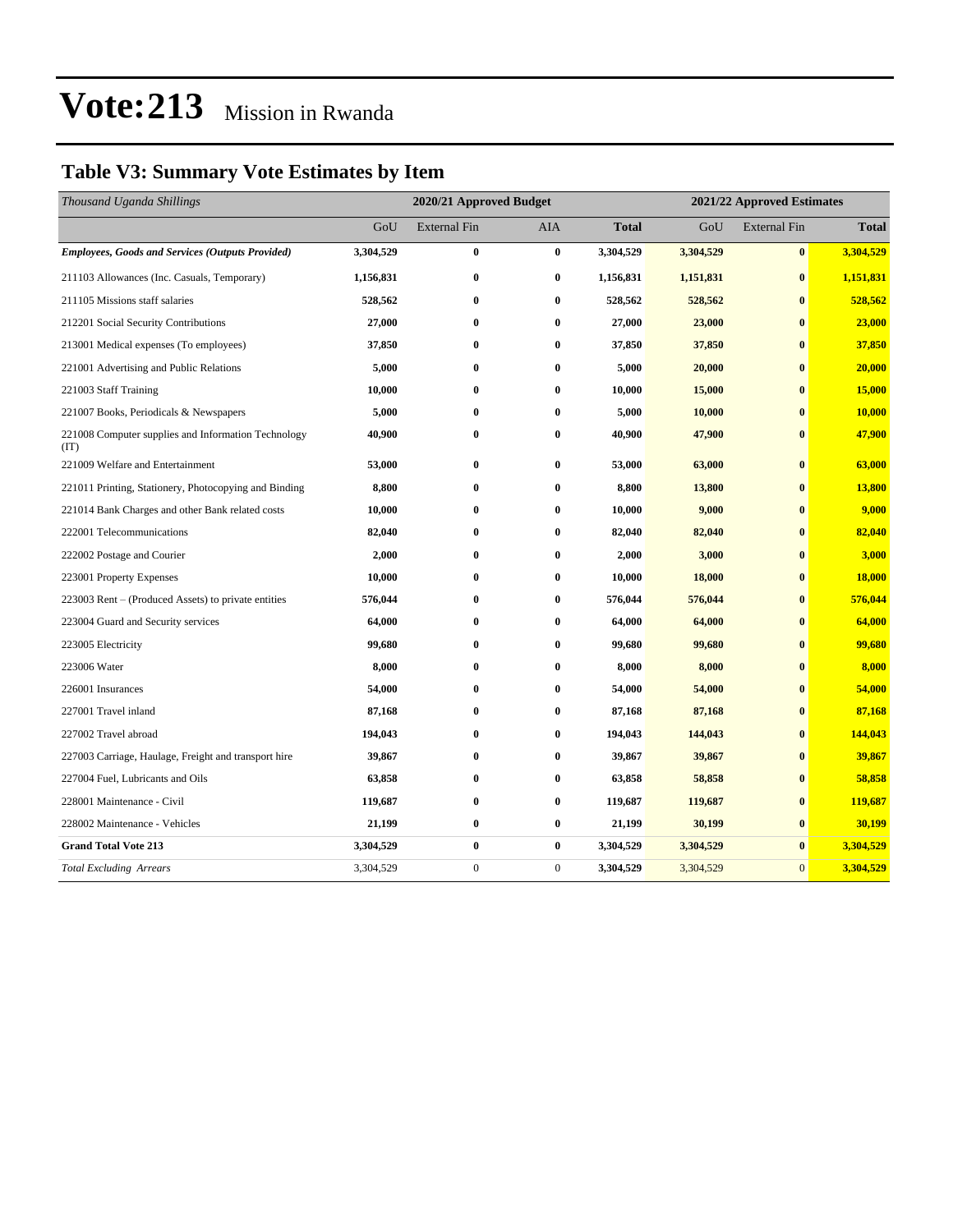#### **Table V4: Detailed Estimates by Sub-SubProgramme, Department,Project and Budget Output and Item**

#### *Sub-SubProgrammme 52 Overseas Mission Services*

*Recurrent Budget Estimates*

#### **Department 01 Headquarters Kigali**

| Thousand Uganda Shillings                                | 2020/21 Approved Budget |                  |                  |              | 2021/22 Approved Estimates |                  |               |  |
|----------------------------------------------------------|-------------------------|------------------|------------------|--------------|----------------------------|------------------|---------------|--|
| <b>Outputs Provided</b>                                  | Wage                    | Non Wage         | <b>AIA</b>       | <b>Total</b> | Wage                       | Non Wage         | <b>Total</b>  |  |
| <b>Budget Output 165201 Cooperation frameworks</b>       |                         |                  |                  |              |                            |                  |               |  |
| 211103 Allowances (Inc. Casuals, Temporary)              | $\boldsymbol{0}$        | 1,106,831        | $\overline{0}$   | 1,106,831    | $\mathbf{0}$               | 1,106,831        | 1,106,831     |  |
| 211105 Missions staff salaries                           | 528,562                 | $\boldsymbol{0}$ | $\mathbf{0}$     | 528,562      | 528,562                    | $\boldsymbol{0}$ | 528,562       |  |
| 212201 Social Security Contributions                     | $\boldsymbol{0}$        | 27,000           | $\mathbf{0}$     | 27,000       | $\mathbf{0}$               | 23,000           | 23,000        |  |
| 221007 Books, Periodicals & Newspapers                   | $\mathbf{0}$            | 5,000            | $\mathbf{0}$     | 5,000        | $\mathbf{0}$               | 5,000            | 5,000         |  |
| 221008 Computer supplies and Information Technology (IT) | $\mathbf{0}$            | 20,450           | $\boldsymbol{0}$ | 20,450       | $\mathbf{0}$               | 24,450           | 24,450        |  |
| 221009 Welfare and Entertainment                         | $\boldsymbol{0}$        | 30,000           | $\mathbf{0}$     | 30,000       | $\mathbf{0}$               | 40,000           | 40,000        |  |
| 221014 Bank Charges and other Bank related costs         | $\boldsymbol{0}$        | 5,000            | $\overline{0}$   | 5,000        | $\mathbf{0}$               | 5,000            | 5,000         |  |
| 222001 Telecommunications                                | $\boldsymbol{0}$        | 49,620           | $\mathbf{0}$     | 49,620       | $\mathbf{0}$               | 49,620           | 49,620        |  |
| 223003 Rent – (Produced Assets) to private entities      | $\boldsymbol{0}$        | 576,044          | $\mathbf{0}$     | 576,044      | $\mathbf{0}$               | 576,044          | 576,044       |  |
| 223004 Guard and Security services                       | $\mathbf{0}$            | 32,000           | $\mathbf{0}$     | 32,000       | $\mathbf{0}$               | 32,000           | 32,000        |  |
| 227001 Travel inland                                     | $\boldsymbol{0}$        | 61,018           | $\mathbf{0}$     | 61,018       | $\mathbf{0}$               | 61,018           | 61,018        |  |
| 227002 Travel abroad                                     | $\boldsymbol{0}$        | 89,422           | $\boldsymbol{0}$ | 89,422       | $\mathbf{0}$               | 79,422           | 79,422        |  |
| <b>Total Cost of Budget Output 01</b>                    | 528,562                 | 2,002,384        | 0                | 2,530,946    | 528,562                    | 2,002,384        | 2,530,946     |  |
| <b>Budget Output 165202 Consulars services</b>           |                         |                  |                  |              |                            |                  |               |  |
| 213001 Medical expenses (To employees)                   | $\boldsymbol{0}$        | 37,850           | $\overline{0}$   | 37,850       | $\boldsymbol{0}$           | 37,850           | 37,850        |  |
| 221003 Staff Training                                    | $\boldsymbol{0}$        | 10,000           | $\mathbf{0}$     | 10,000       | $\mathbf{0}$               | 15,000           | 15,000        |  |
| 221008 Computer supplies and Information Technology (IT) | $\boldsymbol{0}$        | 20,450           | $\mathbf{0}$     | 20,450       | $\mathbf{0}$               | 23,450           | 23,450        |  |
| 221009 Welfare and Entertainment                         | $\boldsymbol{0}$        | 23,000           | $\boldsymbol{0}$ | 23,000       | $\mathbf{0}$               | 23,000           | 23,000        |  |
| 221011 Printing, Stationery, Photocopying and Binding    | $\boldsymbol{0}$        | 8,800            | $\mathbf{0}$     | 8,800        | $\mathbf{0}$               | 13,800           | 13,800        |  |
| 221014 Bank Charges and other Bank related costs         | $\boldsymbol{0}$        | 5,000            | $\mathbf{0}$     | 5,000        | $\mathbf{0}$               | 4,000            | 4,000         |  |
| 222001 Telecommunications                                | $\mathbf{0}$            | 32,420           | $\mathbf{0}$     | 32,420       | $\mathbf{0}$               | 32,420           | 32,420        |  |
| 222002 Postage and Courier                               | $\boldsymbol{0}$        | 2,000            | $\mathbf{0}$     | 2,000        | $\mathbf{0}$               | 3,000            | 3,000         |  |
| 223001 Property Expenses                                 | $\boldsymbol{0}$        | 10,000           | $\boldsymbol{0}$ | 10,000       | $\mathbf{0}$               | 18,000           | <b>18,000</b> |  |
| 223004 Guard and Security services                       | $\mathbf{0}$            | 32,000           | $\mathbf{0}$     | 32,000       | $\mathbf{0}$               | 32,000           | 32,000        |  |
| 223005 Electricity                                       | $\boldsymbol{0}$        | 99,680           | $\mathbf{0}$     | 99,680       | $\mathbf{0}$               | 99,680           | 99,680        |  |
| 223006 Water                                             | $\mathbf{0}$            | 8,000            | $\mathbf{0}$     | 8,000        | $\mathbf{0}$               | 8,000            | 8,000         |  |
| 226001 Insurances                                        | $\mathbf{0}$            | 54,000           | $\boldsymbol{0}$ | 54,000       | $\mathbf{0}$               | 54,000           | 54,000        |  |
| 227001 Travel inland                                     | $\boldsymbol{0}$        | 26,150           | $\boldsymbol{0}$ | 26,150       | $\mathbf{0}$               | 26,150           | 26,150        |  |
| 227002 Travel abroad                                     | $\boldsymbol{0}$        | 61,413           | $\boldsymbol{0}$ | 61,413       | $\mathbf{0}$               | 36,413           | 36,413        |  |
| 227003 Carriage, Haulage, Freight and transport hire     | $\boldsymbol{0}$        | 39,867           | $\boldsymbol{0}$ | 39,867       | $\boldsymbol{0}$           | 39,867           | 39,867        |  |
| 227004 Fuel, Lubricants and Oils                         | $\boldsymbol{0}$        | 63,858           | $\boldsymbol{0}$ | 63,858       | $\boldsymbol{0}$           | 58,858           | 58,858        |  |
| 228001 Maintenance - Civil                               | $\boldsymbol{0}$        | 119,687          | $\boldsymbol{0}$ | 119,687      | $\mathbf{0}$               | 119,687          | 119,687       |  |
| 228002 Maintenance - Vehicles                            | $\boldsymbol{0}$        | 21,199           | $\mathbf{0}$     | 21,199       | $\mathbf{0}$               | 30,199           | 30,199        |  |
| <b>Total Cost of Budget Output 02</b>                    | 0                       | 675,375          | 0                | 675,375      | $\pmb{\theta}$             | 675,375          | 675,375       |  |